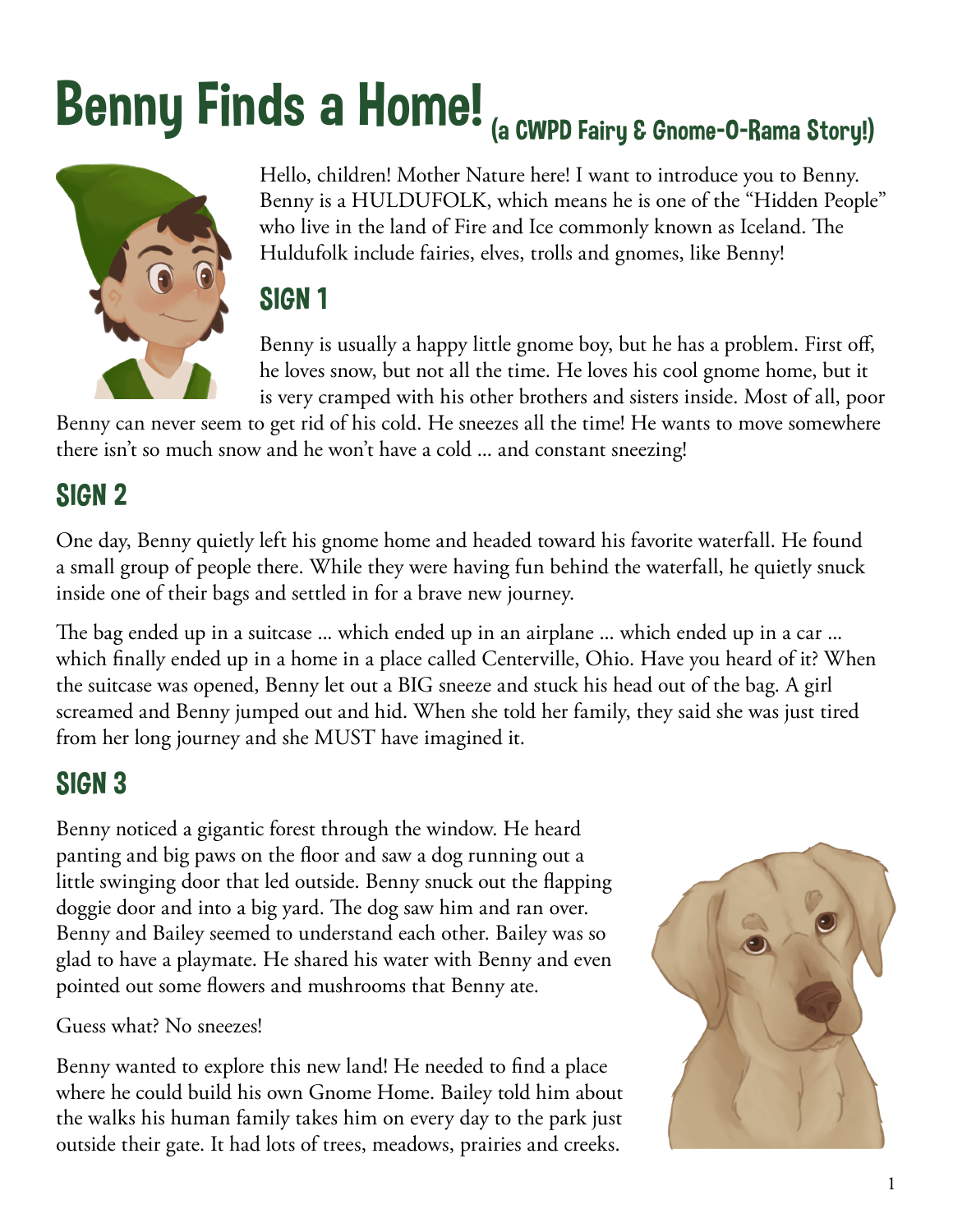Benny hid behind a wood pile in the yard and planned to follow Bailey and his human family on their evening walk in the park.

Still no sneezing!

## SIGN 4

He snuck out of the gate behind Bailey and his family of noisy humans. Bailey turned his head around once and saw Benny wave goodbye as they went separate directions into the woods. Bailey wagged his tail. Benny was in awe of this forest. It should be easy to find a place to live here! As he started into the woods, he realized he hadn't coughed or sneezed all day!

## SIGN 5

Benny found a large tree. He had never seen an oak tree before! The base of the tree had a hollow opening that went pretty high into the tree trunk. He heard a strange chattering from a gray creature with a long fluffy tail who quickly raced down the tree trunk while throwing acorns.

The squirrel said, "I don't know who you are but this is MY home!"

Benny apologized and the creature introduced himself as a gray squirrel named Atticus. Soon the two of them were sitting on the ground telling each other about themselves and their homes. The squirrel gave him some ideas of where to look for a place to live. Benny thanked Atticus and waved goodbye!

## SIGN 6

Benny, the now sleepy gnome boy, entered into a beautiful meadow. He marveled at the beautiful wildflowers blowing gently in the breeze. He hadn't taken more than 20 steps when he came upon a hole in the ground.

"I can fit in here!" he said. He lowered himself down into the hole and was surprised how deep it was.



The passageway went off to the left and right. He took a right turn and came out in the meadow again, but in a different spot. He went back in and took the left turn. All of a sudden he was approached from behind.

A voice said, "Excuse me little boy, but you are entering my living room and you weren't invited."

Benny turned around and met another strange creature a little bit taller than he. Benny introduced himself and apologized for the intrusion. The brown furry creature introduced himself as Finn the groundhog. He said he already knew Benny was coming. Benny was a bit puzzled.

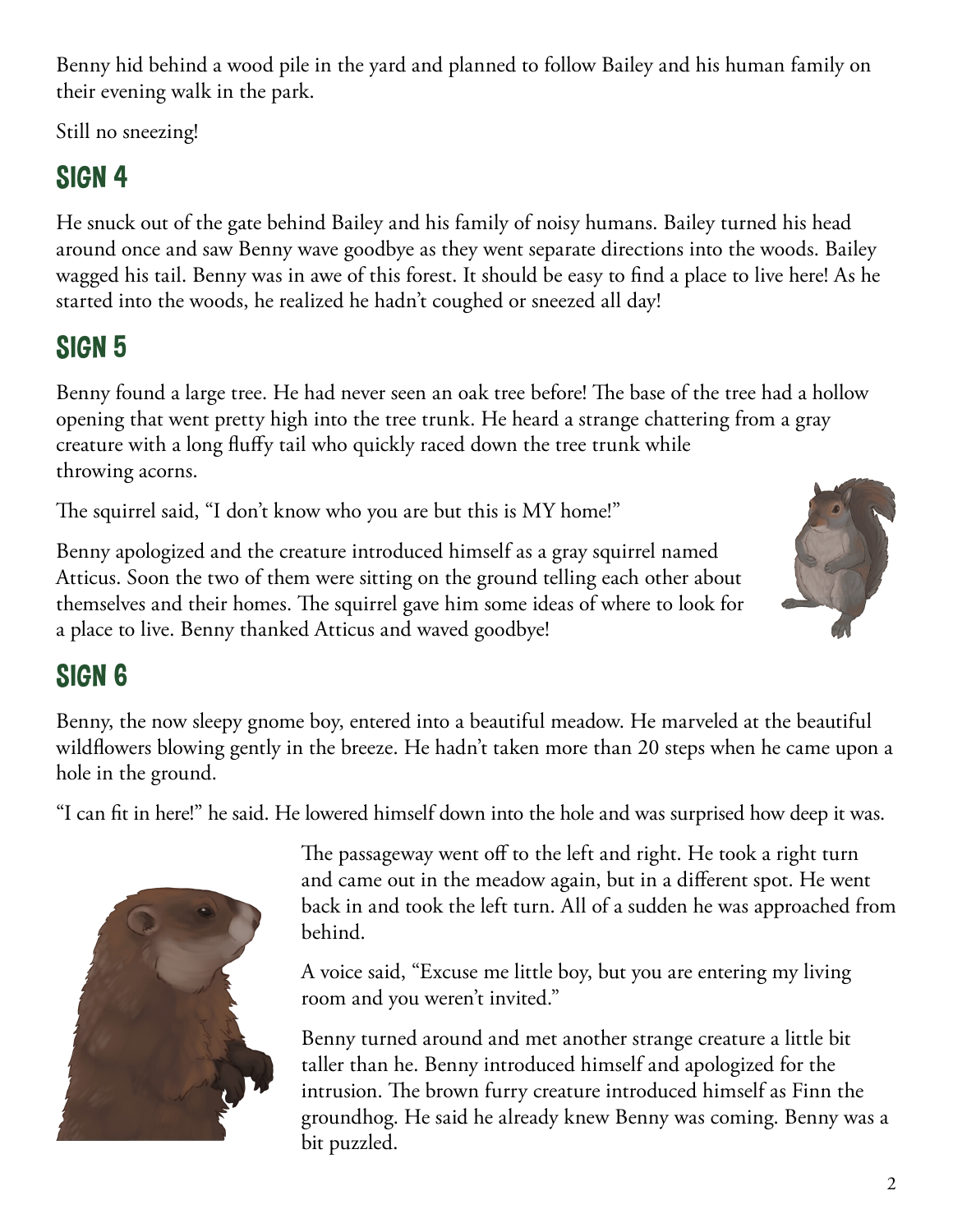Benny asked about the two entrances to Finn's fine home. Finn stated that he had three entrances and exits for convenience but also for a quick escape in case a predator was chasing him.

"Wow! That is so smart of you, Finn. I really like your home, but I need to find a place to sleep tonight so I can continue my search tomorrow."

The groundhog really liked this tiny little boy and welcomed him to stay the night. Benny was thrilled to stay in such a cool and safe place. Finn thought Benny might like to go with him into the meadow to find food: sweet flowers, clover, berries, June bugs, snails and grasshoppers. The two new friends left immediately to find yummy treats to fill their tummies before bedtime.

After a good night's sleep, Benny hugged his new groundhog friend and said he would visit him again once he found his own home.

SIGN 7



He came upon a prairie with tall grasses. He could see animal trails going into the prairie. He followed one. He noticed several thick mounds of grass pushed tightly together to form small shelters with soft grass forming a lovely place to rest. He sat down to rest inside one of the grass dens when a familiar creature came hopping by that reminded him of home.

"Hello, little bunny!" he called out. "I am a gnome named Benny and I'm looking to build my own home. Do you think this would be a good place for me to build a home of grass?"

The brown cottontail rabbit's name was Allie. They rubbed their noses together so say hello. Allie said she was expecting him. Benny was puzzled again. Allie said she has lived there all her life and the tall prairie grass might make a good home, but she feared he would be too exposed to coyotes, owls, hawks and foxes. She didn't think he could run as fast as a bunny! She suggested he head back into the woods and go downhill to the creek. There are lots of rocks, boulders and trees around there to build a stronger, safer home.

#### SIGN 8

Benny continued going deeper into the woods on something called the Yellow Trail. Soon he was going down hill and he could hear the sound of water. He walked off the trail to a mound he saw. He walked around to the other side of the mound and saw a nice sized little den dug into the mound and even better, it had a view of the creek.

He decided he could add a nice rug of moss to the floor to sleep on and build an area inside to store food. Suddenly he heard sniffing. All of a sudden a red fox did a flying leap into the air with her nose landing right at Benny's feet!